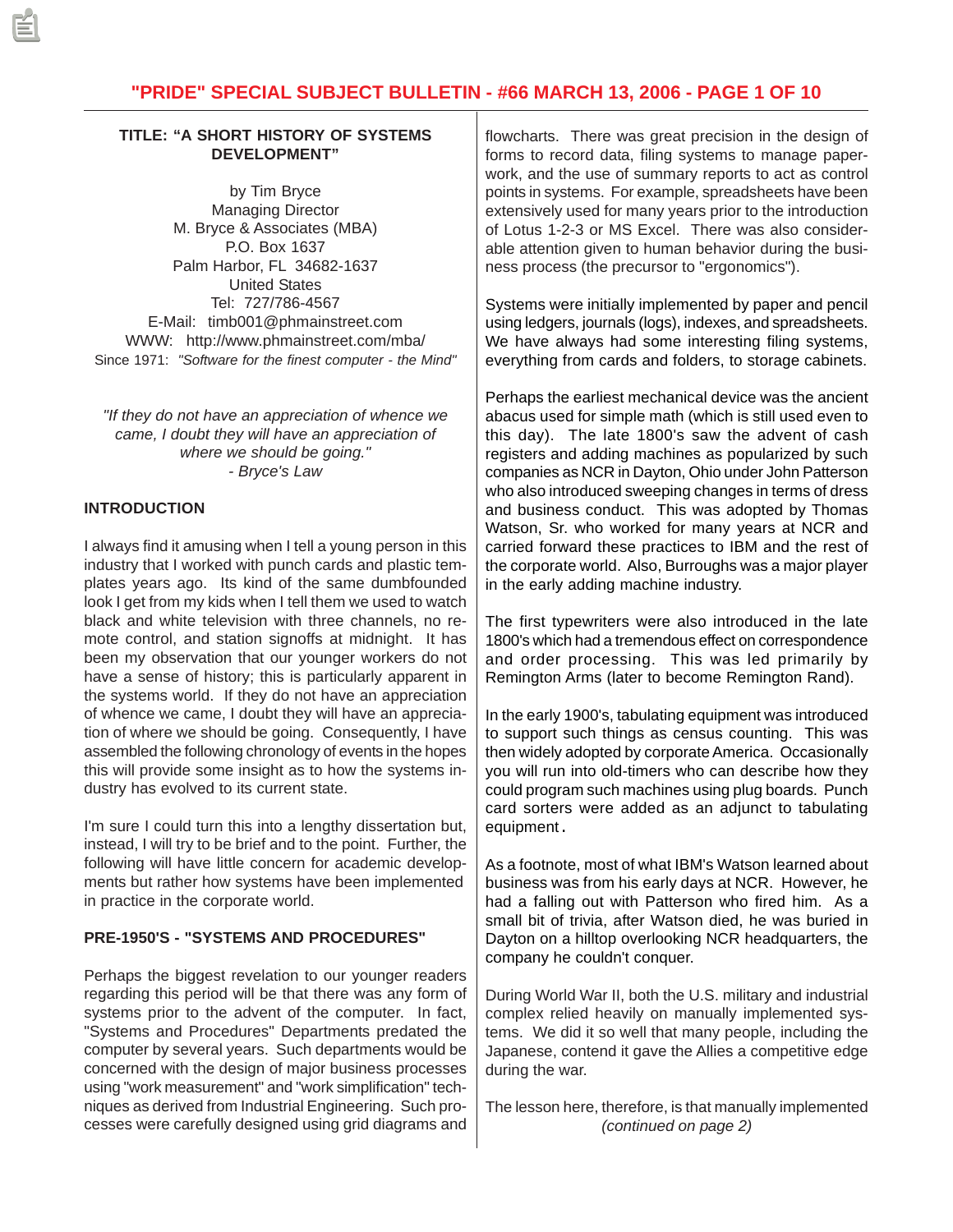## **"PRIDE" SPECIAL SUBJECT BULLETIN - #66 MARCH 13, 2006 - PAGE 2 OF 10**

*(continued from page 1)*

systems have been with us long before the computer and are still with us today. To give you a sense of history in this regard, consider one of our more popular Bryce's Laws:

*"The first on-line, real-time, interactive, data base system was double-entry bookkeeping which was developed by the merchants of Venice in 1200 A.D."*

One major development in this area was the work of Leslie "Les" Matthies, the legendary Dean of Systems. Les graduated from the University of California at Berkeley during the Depression with a degree in Journalism. Being a writer, he tried his hand at writing Broadway plays. But work was hard to come by during this period and when World War II broke out, Les was recruited by an aircraft manufacturer in the midwest to systematize the production of aircraft. Relying on his experience as a writer, he devised the "Playscript" technique for writing procedures. Basically, Les wrote a procedure like a script to a play; there was a section to identify the procedure along with its purpose; a "Setup" section to identify the forms and files to be used during it; and an "Operations/ Instructions" section which described the "actors" to perform the tasks using verbs and nouns to properly state each operation. He even went so far as to devise rules for writing "If" statements.

For details on "Playscript," see "PRIDE" Special Subject Bulletin No. 38 - *"The Language of Systems"* - Aug. 22, 2005

http://www.phmainstreet.com/mba/ss050822.pdf

"Playscript" became a powerful procedure writing language and was used extensively throughout the world. It is still an excellent way to write procedures today. Ironically, Les did not know what a profound effect his technique would have later on in the development of computer programs.

### **1950'S - INTRODUCTION OF THE COMPUTER**

Yes, I am aware that the ENIAC was developed for the military at the end of World War II. More importantly, the UNIVAC I (UNIVversal Automatic Computer) was introduced in 1951 by J. Presper Eckert and John Mauchly. The UNIVAC I was a mammoth machine that was originally developed for the U.S. Bureau of the Census. Corporate America took notice of the computer and companies such as DuPont in Wilmington, Delaware began to lineup to experiment with it for commercial purposes. The Remington Rand Corporation sponsored the project, but the company's focus and name eventually changed

to "UNIVAC" (today it is referred to as "UNISYS," representing a merger of UNIVAC with Burroughs).

The UNIVAC I offered a sophistication unmatched by other manufacturers, most notably IBM's Mach I tabulating equipment. This caused IBM to invent the 701 and its 700 series. Other manufacturers quickly joined the fray and computing began to proliferate. Although UNIVAC was the pioneer in this regard, they quickly lost market share due to the marketing muscle of IBM. For quite some time the industry was referred to as "IBM & the BUNCH" (Burroughs, UNIVAC, NCR, CDC, and Honeywell).

Programming the early machines was difficult as it was performed in a seemingly cryptic Machine Language (the first generation language). This eventually gave way to the Assembly Language (the second generation language) which was easier to read and understand. Regardless, many of the utilities we take for granted today (e.g., sorts and merges) simply were not available and had to be developed. In other words, programming was a laborious task during this period.

Recognizing both the limitations and potential of the computer, the 1950's represented the age of experimentation for corporate America. Here, the emphasis was not on implementing major systems through the computer, but rather to develop an assortment of programs to test the machine as a viable product. As such, programmers were considered odd characters who maintained "the black box," and were not yet considered a part of the mainstream of systems development. The "Systems and Procedures Departments" still represented the lion's share of systems work in corporate America, with an occasional foray to investigate the use of the computer.

The computer people were segregated into "computer departments" (later to be known as "EDP" or "Data Processing" departments).

### **1960's - MANAGEMENT INFORMATION SYSTEMS**

Competition between computer manufacturers heated up during this decade, resulting in improvements in speed, capacity, and capabilities. Of importance here was the introduction of the much touted IBM 360 (the number was selected to denote it was a comprehensive solution - 360 degrees). Other computer vendors offered products with comparable performance, if not more so, but the IBM 360 was widely adopted by corporate America.

The programming of computers was still a difficult task and, consequentially, Procedural Languages were intro- *(continued on page 3)*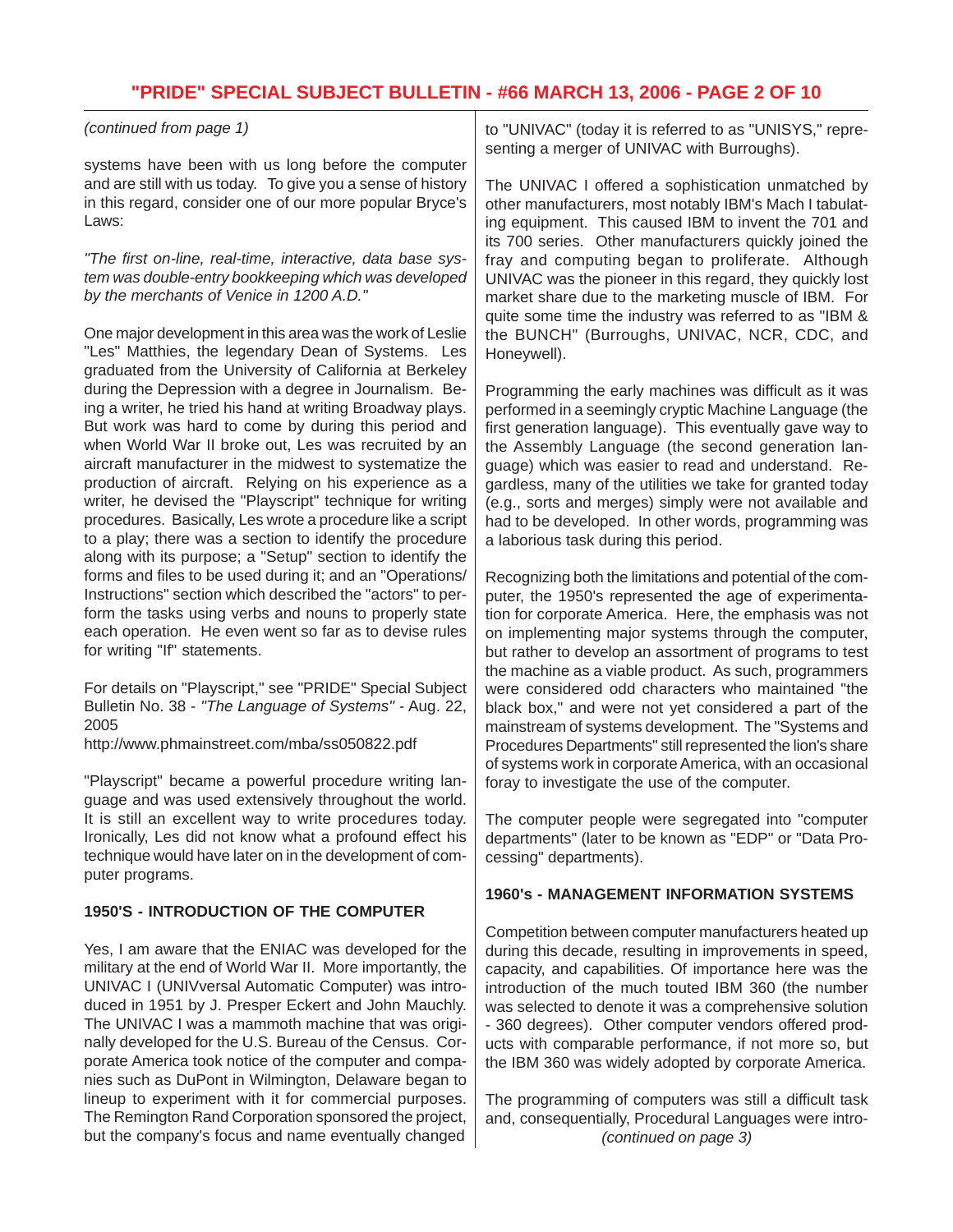## *(continued from page 2)*

duced (the third generation languages). In actuality, these languages got their start in the late 1950's, but the proliferation of computers in the 1960's triggered the adoption of procedural languages such as COBOL, FORTRAN, and PL/1. Interestingly, these languages were patterned after Les Matthies' "Playscript" technique which made active use of verbs, nouns, and "if" statements.

The intent of the Procedural Languages was twofold: to simplify programming by using more English-like languages, and; to create universal languages that would cross hardware boundaries. The first goal was achieved, the second was not. If the languages were truly universal, it would mean that software would be portable across all hardware configurations. Manufacturers saw this as a threat; making software truly portable made the selection of hardware irrelevant and, conceivably, customers could migrate away from computer vendors. In order to avoid this, small nuances were introduced to the compilers for the Procedural Languages thereby negating the concept of portability. This issue would be ignored for many years until the advent of the Java programming language.

The 1960's also saw the introduction of the Data Base Management System (DBMS). Such products were originally designed as file access methods for Bill of Materials Processing (BOMP) as used in manufacturing. The "DBMS" designation actually came afterwards. Early pioneers in this area included Charlie Bachman of G.E. with his Integrated Data Store (IDS) which primarily operated under Honeywell GCOS configurations; Tom Richley of Cincom Systems developed TOTAL for Champion Paper, and; IBM's BOMP and DBOMP products. In 1969, IBM introduced IMS which became their flagship DBMS product for several years.

With the exception of IMS, the early DBMS offerings were based on a network model which performed chain-processing. IMS, on the other hand, was a hierarchical model involving tree-processing.

Realizing that programming and data access was becoming easier and computer performance being enhanced, companies now wanted to capitalize on this technology. As a result, corporate America embarked on the era of "Management Information Systems" (MIS) which were large systems aimed at automating business processes across the enterprise. These were major system development efforts that challenged both management and technical expertise.

It was the MIS that married "Systems and Procedures"

departments with computing/EDP departments and transformed the combined organization into the "MIS" department. This was a major milestone in the history of systems. The systems people had to learn about computer technology and the programmers had to learn about business systems.

Recognizing that common data elements were used to produce the various reports produced from an MIS, it started to become obvious that data should be shared and reused in order to eliminate redundancy, and to promote system integration and consistent data results. Consequently, Data Management (DM) organizations were started, the first being the Quaker Oats Company in Chicago, Illinois in 1965. The original DM organizations were patterned after Inventory Control Departments where the various components were uniquely identified, shared and cross-referenced. To assist in this regard, such organizations made use of the emerging DBMS technology. Unfortunately, many DM organizations lost sight of their original charter and, instead, became obsessed with the DBMS. Data as used and maintained outside of the computer was erroneously considered irrelevant. Even worse, the DBMS was used as nothing more than an elegant access method by programmers. Consequently, data redundancy plagued systems almost immediately and the opportunity to share and reuse data was lost. This is a serious problem that persists in companies to this day.

## **1970's - AWAKENING**

Although the MIS movement was noble and ambitious in intent, it floundered due to the size and complexity of the task at hand. Many MIS projects suffered from false starts and botched implementations. This resulted in a period where a series of new methods, tools and techniques were introduced to reign in these huge development efforts.

The first was the introduction of the "methodology" which provided a road map or handbook on how to successfully implement systems development projects. This was pioneered by MBA with its "PRIDE" methodology in 1971. Although the forte of "PRIDE" was how to build systems, it was initially used for nothing more than documentation and as a means to manage projects. Following "PRIDE" was John Toellner's Spectrum I methodology and SDM/70 from Atlantic Software. Several CPA based methodologies followed thereafter.

Also during this time, mainframe based Project Management Systems were coming into vogue including Nichols N5500, PAC from International Systems, and PC/70 from Atlantic Software.

*(continued on page 4)*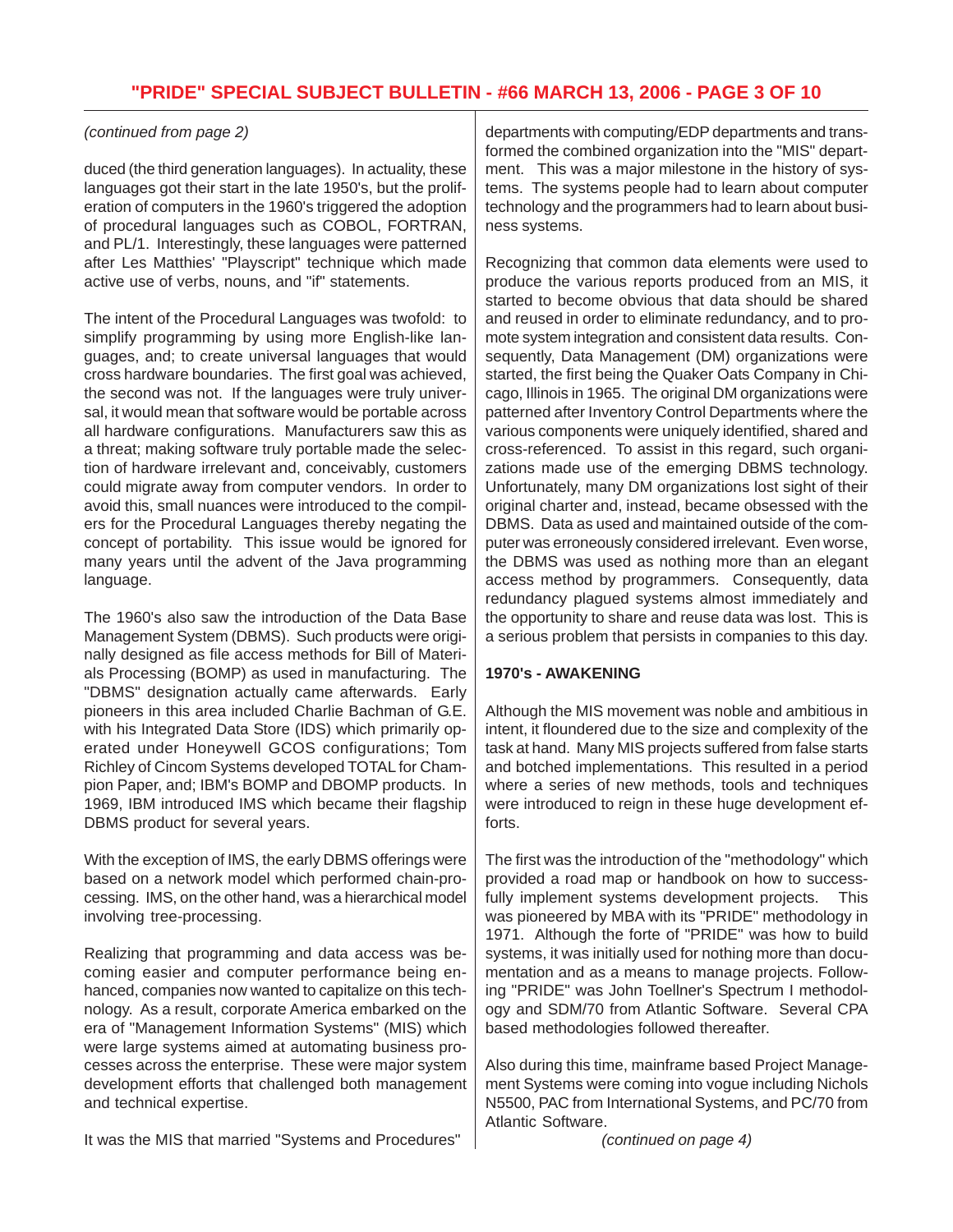### *(continued from page 3)*

The early methodologies and Project Management Systems give evidence of the orientation of systems departments of that time: a heavy emphasis on Project Management. Unfortunately, it was a fallacy that Project Management was the problem; instead people simply didn't know how to design and build systems in a uniform manner. As companies eventually learned, Project Management is useless without a clear road map for how to build something.

In the mid-to-late 1970's several papers and books were published on how to productively design software thus marking the beginning of the "Structured Programming" movement. This was a large body of work that included such programming luminaries as Barry Boehm, Frederick P. Brooks, Larry Constantine, Tom DeMarco, Edsger Dijkstra, Chris Gane, Michael A. Jackson, Donald E. Knuth, Glenford J. Myers , Trish Sarson, Jean Dominique Warnier, Generald M. Weinberg, Ed Yourdon, as well as many others. Although their techniques were found useful for developing software, it led to confusion in the field differentiating between systems and software. To many, they were synonymous. In reality, they are not. Software is subordinate to systems, but the growing emphasis on programming was causing a change in perspective.

The only way systems communicate internally or externally to other systems is through shared data; it is the cohesive bond that holds systems (and software) together. This resulted in the introduction of Data Dictionary technology. Again, this was pioneered by MBA with its "PRIDE" methodology (which included a manually implemented Data Dictionary) and later with its "PRIDE"-LOGIK product in 1974. This was followed by Synergetics' Data Catalogue, Data Manager from Management Software Products (MSP), and Lexicon by Arthur Andersen & Company.

The intent of the Data Dictionaries was to uniquely identify and track where data was used in a company's systems. They included features for maintaining documentation, impact analysis (to allow the studying of a proposed change), and redundancy checks. "PRIDE"-LOGIK had the added nuance of cataloging all of the systems components, thereby making it an invaluable aid for design and documentation purposes.

The Data Dictionary was also a valuable tool for controlling DBMS products and, as such, several adjunct products were introduced, such as UCC-10, DB/DC Data Dictionary, and the Integrated Data Dictionary (IDD) from Cullinet. Unlike the other general purpose Data Dictionaries, these products were limited to the confines of the DBMS and didn't effectively track data outside of their scope.

DBMS packages proliferated during this period with many new products being introduced including ADABAS, Image, Model 204, and IDMS from Cullinet (which was originally produced at BF Goodrich). All were based on the network-model for file access which was finally adopted as an industry standard (CODASYl).

There were a few other notable innovations introduced, including IBM's Business Systems Planning (BSP) which attempted to devise a plan for the types of systems a company needed to operate. Several other comparable offerings were introduced shortly thereafter. Interestingly, many companies invested heavily in developing such systems plans, yet very few actually implemented them.

Program Generators were also introduced during this period. This included report writers that could interpret data and became a natural part of the repertoire of DBMS products. It also included products that could generate program source code (COBOL predominantly) from specifications. This included such products as System-80 (Phoenix Systems), GENASYS (Generation Sciences), and JASPOL (J-Sys of Japan), to mention but a few.

MBA also introduced a generator of its own in 1979 - a Systems generator initially named ADF (Automated Design Facility) which could automatically design whole systems, complete with an integrated data base. Based on information requirements submitted by a Systems Analyst, ADF interacted with the "PRIDE"-LOGIK Data Dictionary to design new systems and, where appropriate modify existing systems. Because of its link to LOGIK, ADF emphasized the need to share and reuse information resources. Not only was it useful as a design tool but it was a convenient tool for documenting existing systems. The only drawback to ADF was that the mindset of the industry was shifting from systems to software. Consequently, program generators captured the imagination of the industry as opposed to ADF.

The increase in computer horsepower, coupled with new programming tools and techniques, caused a shift in perspective in MIS organizations. Now, such departments became dominated by programmers, not systems people. It was here that the job titles "Systems Analyst" and "Programmer" were married to form a new title of "Programmer/Analyst" with the emphasis being on programming and not on front-end systems design. Many managers falsely believed that developers were not being productive unless they were programming. Instead of *"Ready, (continued on page 5)*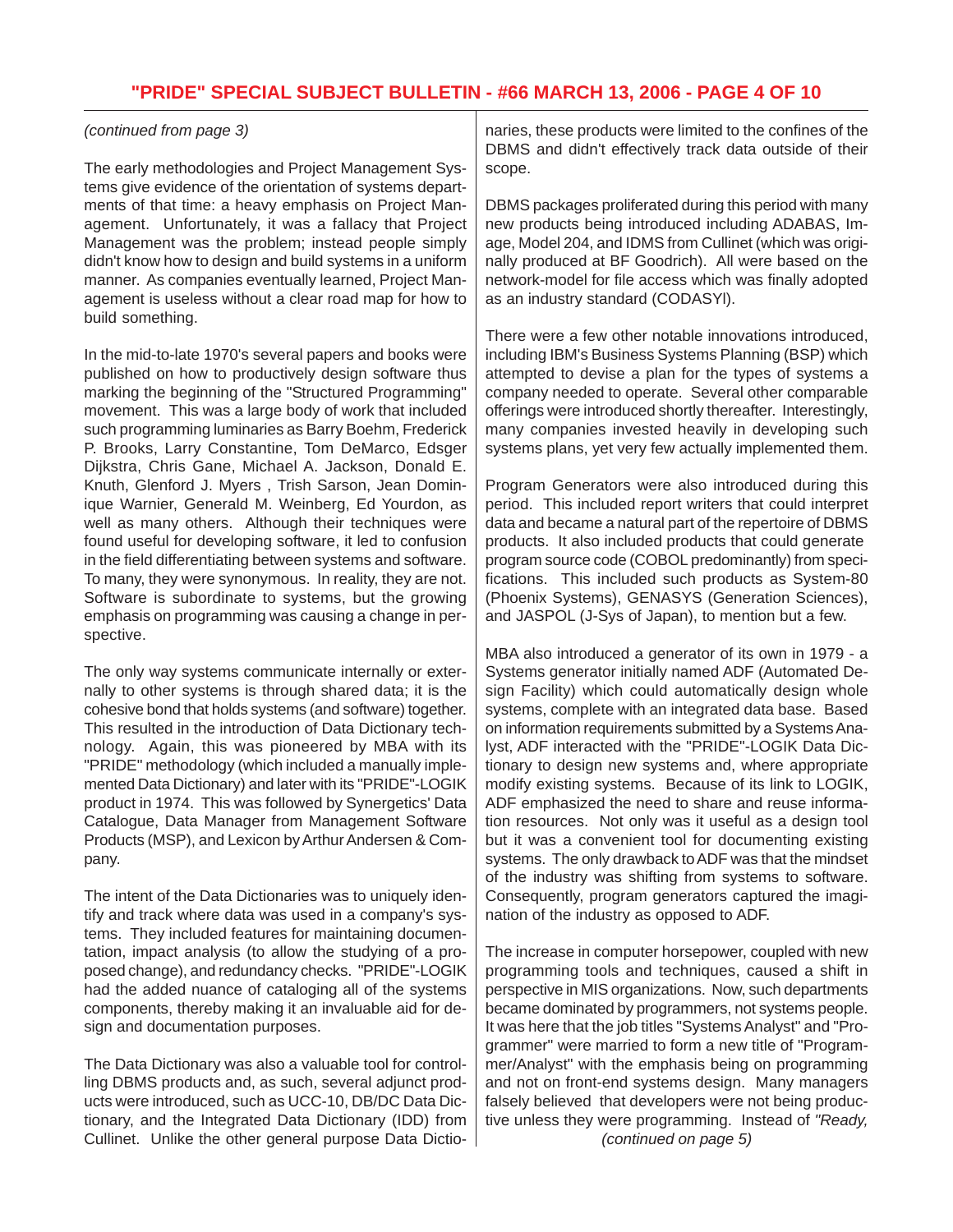*(continued from page 4)*

*Aim, Fire,"* the trend became *"Fire, Aim, Ready."*

Data Management organizations floundered during this period with the exception of Data Base Administrators (DBA's) who were considered the handmaidens of the DBMS.

The proliferation of software during this decade was so great that it gave rise to the packaged software industry. This went far beyond computer utilities and programming tools. It included whole systems for banking, insurance and manufacturing. As a result, companies were inclined to purchase and install these systems as opposed to reinventing the wheel. Among their drawbacks though was that they normally required tailoring to satisfy the customer's needs which represented modification to the program source code. Further, the customer's data requirements had to be considered to assure there were no conflicts in how the customer used and assigned data. After the package had been installed, the customer was faced with the ongoing problem of modifying and enhancing the system to suit their ever-changing needs.

## **1980's - THE TOOL-ORIENTED APPROACH**

As big iron grew during the 1960's and 1970's, computer manufacturers identified the need for smaller computers to be used by small to medium-sized businesses. In the 1970's, people were skeptical of their usefulness but by the 1980's their power and sophistication caused the "mini" computer to gain in popularity as either a general purpose business machine or dedicated to a specific system. Among the most popular of the "mini" computers were:

- IBM's System 36/38 series (which led to the AS/400)
- DEC PDP Series (which gave way to the DEC VAX/ VMS)
- Hewlett-Packard's HP-3000 series with MPE
- Data General Eclipse series with AOS
- PRIME

The competition was fierce in the "mini" market which resulted in considerable product improvements and better value to the customer. Instrumental to the success of the mini was the adoption of UNIX as developed by Bell Labs, a powerful multi-user, multitasking operating system that eventually was adopted by most, if not all, mini manufacturers.

But the major development in computer hardware was not the mainframe, nor the mini; it was the "micro" computer which was first popularized by Apple in the late

1970's. IBM countered with the its Personal Computer (PC) in the early 1980's. At first, the micro was considered nothing more than a curiosity but it quickly gained in popularity due to its inexpensive cost, and a variety of "apps" for word processing, spreadsheets, graphics, and desktop publishing. This caught on like wildfire as micros spread through corporate desktops like the plague.

By the mid-1980's the "micro" (most notably the PC) had gained in power and sophistication. So much so, that a series of graphical based products were used for software development in support of the Structured Programming movement of the 1970's. Such tools were dubbed "CASE" (Computer Aided Software Engineering) which allowed developers to draw their favorite software diagramming technique without pencil and paper. Early CASE pioneers included Index Technology, Knowledgeware, Visible Systems, Texas Instruments, and Nastec, as well as many others. CASE tools took the industry by storm with just about every MIS organization purchasing a copy either for experimental use or for full application development. As popular as the tools were initially, there is little evidence they produced any major systems but, instead, helped in the design of a single program.

Recognizing the potential of the various CASE tools, IBM in the late 1980's devised an integrated development environment that included IBM's products as well as third parties, and entitled it "AD/Cycle." However, IBM quickly ran into problems with the third party vendors in terms of agreeing on technical standards that would enable an integrated environment. Consequently, the product ran aground not long after it was launched. In fact, the prosperity of the CASE market was short-lived as customers

failed to realize the savings and productivity benefits as touted by the vendors. By the early 1990's, the CASE market was in sharp decline.

Instead, companies turned to Programmer Workbenches which included an all-in-one set of basic tools for programming, such as editing, testing, and debugging. Microsoft and Micro Focus did particularly well in offering such products.

Data Base Management Systems also took a noticeable turn in the 1980's with the advent of "relational" products involving tables and keys. The concept of the "relational" model was originally developed by IBM Fellow and mathematician Edgar (Ted) Codd in a paper from 1970. The concept of a relational DBMS was superior to the earlier network and hierarchical models in terms of ease of use. The problem resided in the amount of computer horse- *(continued on page 6)*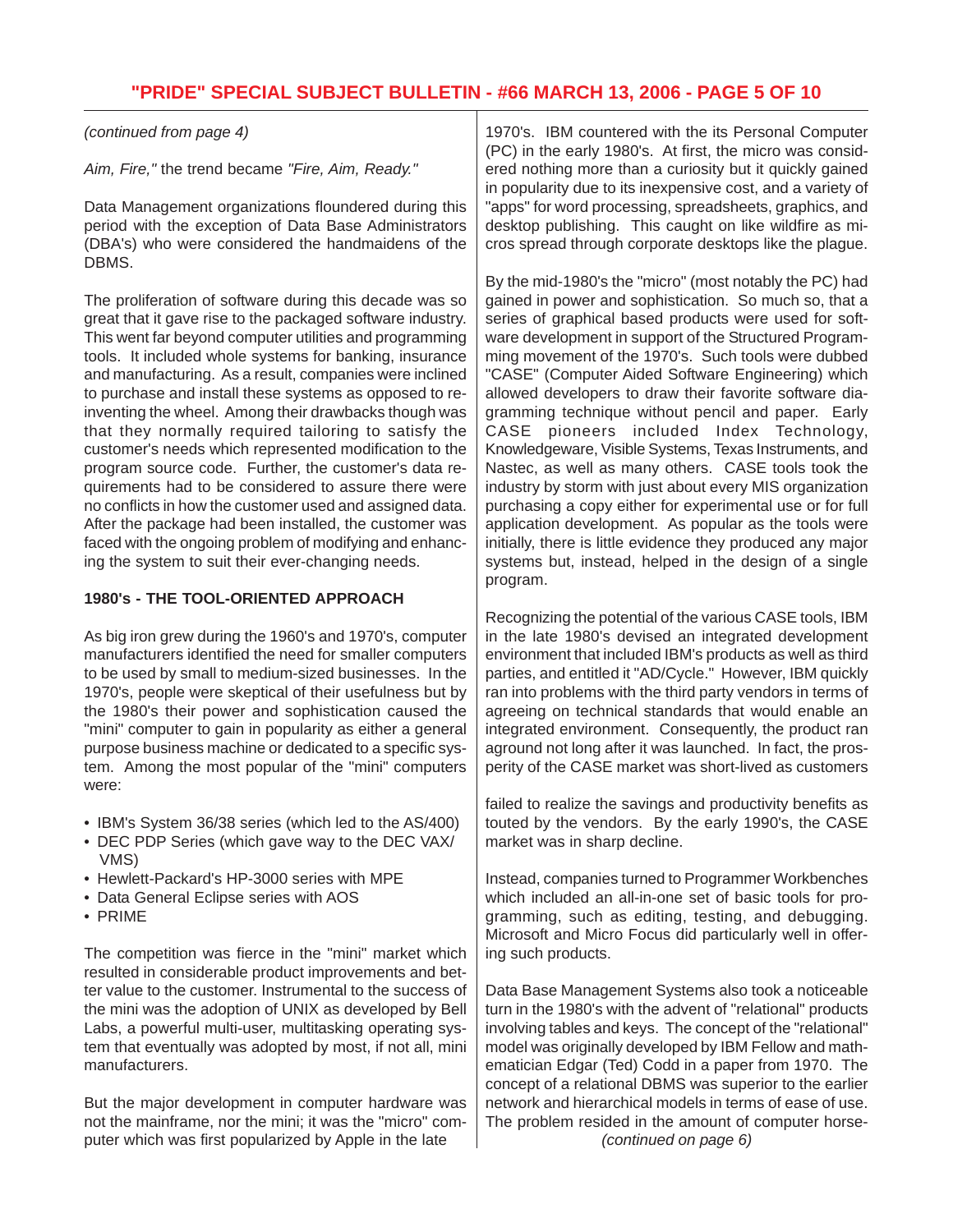### *(continued from page 5)*

power needed to make it work, a problem that was overcome by the 1980's. As a result. new DBMS products such as Oracle and Ingres were introduced which quickly overtook their older competitors. There was an initial effort to convert DBMS mainstays such as TOTAL, ADABAS, and IDMS into relational products, but it was too little, too late. As for IBM, they simply re-labeled their flagship product, IMS, as a "transaction processor" and introduced a totally new offering, DB2, which quickly dominated the DBMS mainframe market.

Program generators continued to do well during the 1980's but it was during this period that 4GL's (fourth generation languages) were introduced to expedite programming. The 4GL was a natural extension of the DBMS and provided a convenient means to develop programs to interpret data in the data base.

Another development worth noting is the evolution of the Data Dictionary into "Repositories" (also referred to as "Encyclopedias") used to store the descriptions of all of an organization's information resources. One of the motivating factors behind this was IBM (for AD/Cycle) who realized they needed some sort of cohesive bond for the various CASE tools to interface. This is another area pioneered by MBA who introduced their "PRIDE"- Enterprise Engineering Methodology (EEM) to study a business and formulate an Enterprise Information Strategy, and their "PRIDE"-Data Base Engineering Methodology (DBEM) to develop the corporate data base, both logically and physically. To implement these new methodologies, their "PRIDE"-LOGIK Dictionary was expanded to include business models, and data models. By doing so, MBA renamed "PRIDE"-LOGIK the "PRIDE"-IRM (Information Resource Manager) which complemented their concept of Information Resource Management.

In terms of the MIS infrastructure, two noteworthy changes occurred; first was the introduction of the Chief Information Officer (CIO) as first described in the popular book, *"Information Systems Management In Practice"* (McNurlin, Sprague) in January 1986. Basically, the MIS Director is elevated to a higher management level where, theoretically, he/she is operating on the same level as the Chief Operating Officer (COO), and Chief Financial Officer (CFO) for a company. In reality, this has never truly happened and, in many cases, the title "CIO" is nothing more than a change in name, not in stature. The second change is the change in job title of "Programmer" to "Software Engineer." Again, we are primarily talking about semantics. True, many of the programmers of the 1980's studied Structured Programming, but very few truly understood the nature of engineering as it applies to software, most are just glorified coders. Nonetheless, the "Software Engineer" title is still actively used today. In contrast, the last of the true "Systems Analysts" slowly disappeared. Here too is evidence of the change of focus from systems to software.

During the 1980's we also saw the emergence of MBA's graduating from the business schools and working their way into the corporate landscape. Although they didn't have an immediate impact on the systems world, they had a dramatic effect on the corporate psyche. Their work resulted in severe corporate cutbacks, downsizing, and outsourcing. This changed the corporate mindset to think short-term as opposed to long-term. Following this, companies shied away from major systems projects (such as the MIS projects of the 1960's) and were content tackling smaller programmer assignments, thus the term "app" was coined to describe a single program application.

Interestingly, a "quality" movement flourished in the 1980's based on the works of W. Edwards Deming and Joseph M. Juran who pioneered quality control principles in the early part of the 20th century. Unfortunately, their early work was unappreciated in America and, consequently, they applied their talents to help rebuild the industrial complex of postwar Japan. It was only late in their lives did they receive the recognition of their work in the United States (after Japan became an economic powerhouse). Another influential factor was the introduction of the ISO 9000 standard for quality management which was originally devised by the British and later adopted as an international standard. Little attention would probably have been paid to ISO 9000 if it weren't for the fact that European businesses started to demand compliance in order to conduct business with their companies.

Nevertheless, these factors resulted in a reorientation of American businesses to think in terms of developing quality products which, inevitably, affected how systems and software were produced. The real impact of the quality movement though wouldn't be felt in the systems world until the next decade.

To summarize the 1980's from a systems development perspective, the focus shifted away from major systems to smaller programming assignments which were implemented using newly devised CASE tools. This fostered a "tool-oriented approach" to development whereby companies spent considerably on the latest programming tools but little on management and upfront systems work. In other words, they bought into the vendor's claims of improved programmer productivity through the use of tools. *(continued pn page 7)*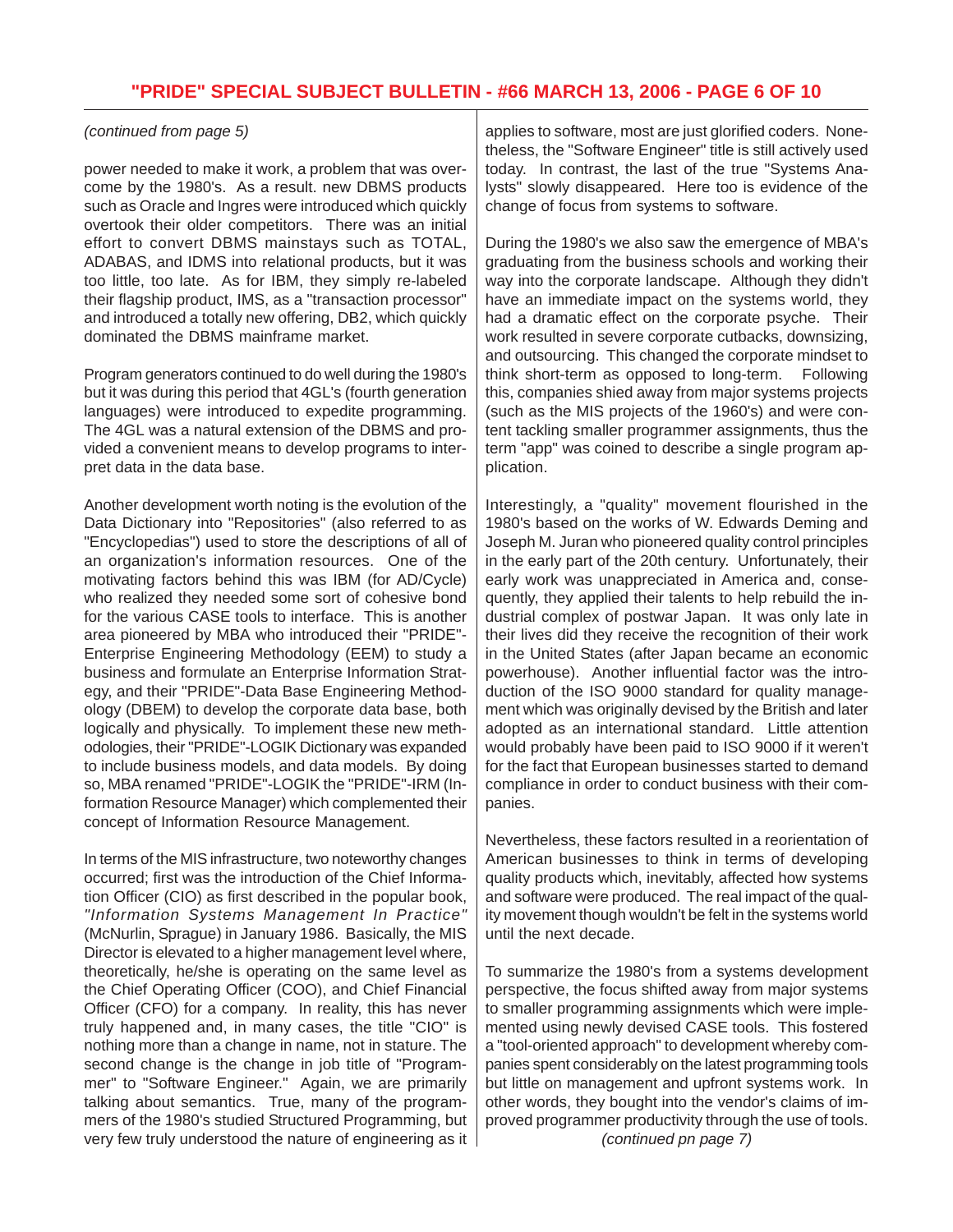# **"PRIDE" SPECIAL SUBJECT BULLETIN - #66 MARCH 13, 2006 - PAGE 7 OF 10**

### *(continued from page 6)*

Unfortunately, it resulted in patchwork systems that required more time in maintenance as opposed to modifying or improving systems. "Fire fighting" thereby became the normal mode of operation in development.

### **1990's - REDISCOVERY**

As the PC gained in stature, networking became very important to companies so that workers could collaborate and communicate on a common level. Local Area Networks (LAN) and Wide Area Networks (WAN) seemed to spring-up overnight. As the PC's power and capacity grew, it became obvious that companies no longer needed the burden of mainframes and minis. Instead, dedicated machines were developed to control and share computer files, hence the birth of "client/server computing" where client computers on a network interacted with file servers. This did not completely negate the need for mainframes and minis (which were also used as file servers), but it did have a noticeable impact on sales. Companies still needed mainframes to process voluminous transactions and extensive number-crunching, but the trend was to move away from big iron.

Thanks to the small size of the PC, companies no longer required a big room to maintain the computer. Instead, computers were kept in closets and under desks. This became so pervasive that companies no longer knew where their computer rooms were anymore. In a way, the spread of computers and networks closely resembled the nervous system of the human body.

One of the key elements that made this all possible was the introduction of Intel's 30386 (or "386") chip which allowed 32-bit processing. To effectively use this new technology, new operating systems had to be introduced, the first being IBM's OS/2 in the late 1980's. OS/2 provided such things as virtual memory, multitasking and multithreading, network connectivity, crash-protection, a new High Performance File System, and a slick object oriented desktop. Frankly, there was nothing else out there that could match it. Unfortunately, Microsoft bullied its way past OS/2 with Windows 95 & NT. By the end of the 1990's, OS/2 was all but forgotten by its vendor, IBM. Nevertheless, it was the advent of 32-bit computing that truly made client/server computing a reality.

Another major milestone during this decade was the adoption of the Internet by corporate America. The Internet actually began in the late 1960's under the Department of Defense and was later opened to other government and academic bodies. But it wasn't until the 1990's that companies started to appreciate the Internet as a communications and marketing medium.

The first web browser was developed by Tim Berners-Lee in 1990 which led to the World Wide Web protocol on the Internet. Early web browsers included Mosaic, Netscape Navigator, and Microsoft's Internet Explorer, among others. The beauty of the Internet was that all computers could now access the Internet regardless of the operating system, making it a truly universal approach to accessing data. To write a web page, a simple tag language was devised, Hyper Text Markup Language (HTML), which was compiled at time of request to display the web page. HTML was nice for developing simple static web pages (not much interaction, just simply view the web page). Developers then invented new techniques to make a web page more dynamic thereby allowing people to input data and interact with files, which ultimately allowed for the merchandising of products over the Internet.

Wanting to do something more sophisticated through the web browser, Sun Microsystems developed the Java programming language in 1995. Java was a universal programming language that could run under any operating system. Their mantra was *"Write once, run anywhere."* This was a radical departure from programming in the past where it was necessary to recompile programs to suit the peculiarities of a particular operating system. Basically, Java made the operating system irrelevant, much to Microsoft's chagrin. Further, Java could be used in small pocket devices as well as in the new generation of computers powering automobiles. This did not sit well with Microsoft who ultimately fought the propagation of Java.

By the 1990's the Structured Programming movement had fizzled out. Instead, "Object Oriented Programming" (OOP) gained in popularity. The concept of OOP was to develop bundles of code to model real-world entities such as customers, products, and transactions. OOP had a profound effect on Java as well as the C++ programming language.

During this time, source code generators faded from view. True, companies were still using report writers and 4GL's, but the emphasis turned to "Visual Programming" which were programming workbenches with screen painting tools to layout inputs and outputs.

The Relational DBMS movement was still in high gear, but the use of Repositories and Data Dictionaries dropped off noticeably. Of interest though was the introduction of "Object Oriented Data Base Management System" (OODBMS) technology. Like OOP, data was organized *(continued on page 8)*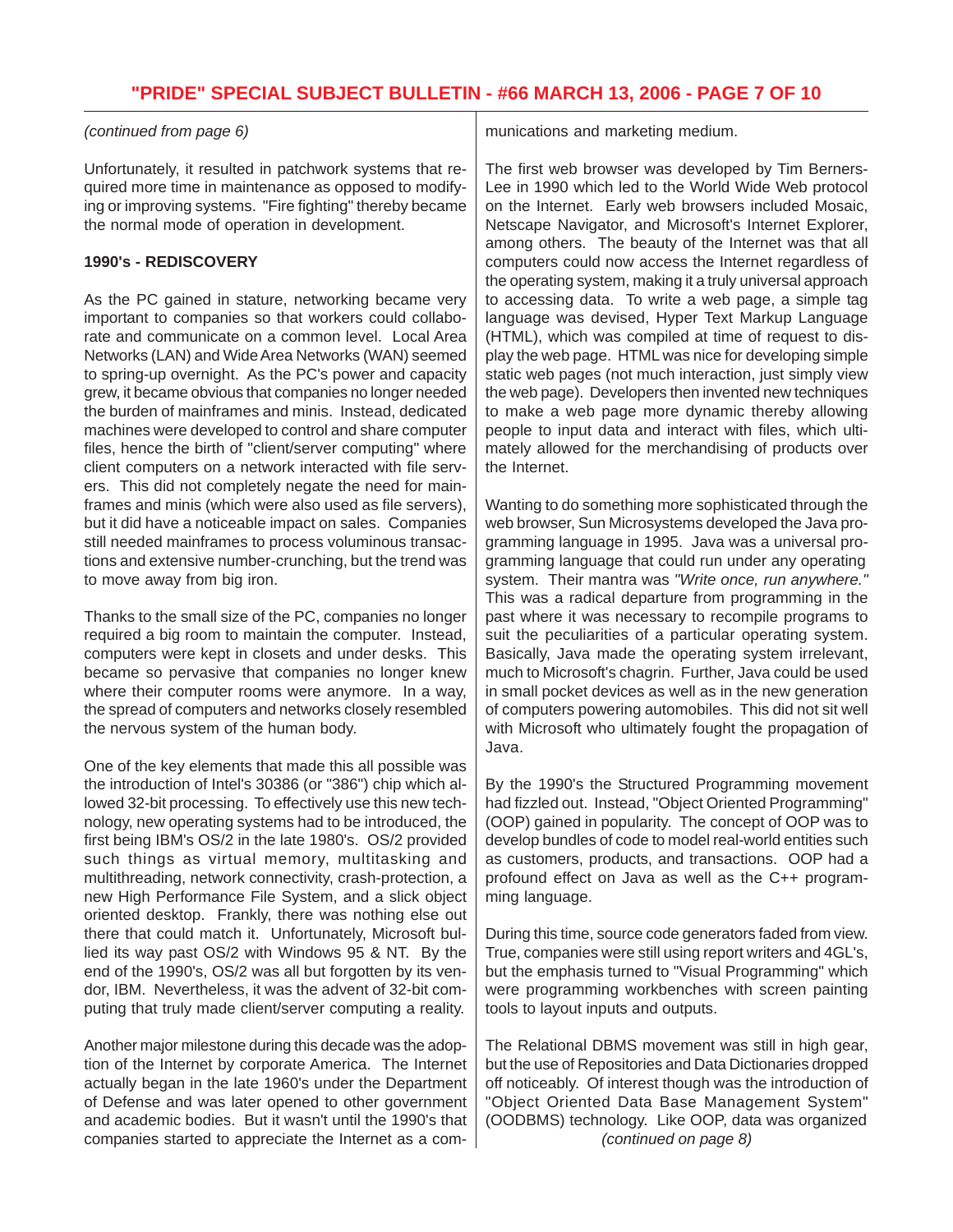### *(continued from page 7)*

in a DBMS according to real-world entities. Regardless, Relational DBMS dominated the field.

Also during this decade "Data Mining" became popular whereby companies were provided tools to harvest data from their DBMS. This effort was basically an admission that companies should learn to live with data redundancy and not be concerned with developing a managed data base environment.

Because of the radical changes in computer hardware and software, companies became concerned with their aging "legacy" systems as developed over the last thirty years. To migrate to this new technology, a movement was created called "Business Process Re-engineering" (BPR). This was encouraging in the sense that companies were starting to think again in terms of overall business systems as opposed to just programs. I'm not sure I agree with the use of the term "Re-engineering" though; this assumes that something was engineered in the first place (which was hardly the case in these older systems).

Nonetheless, CASE-like tools were introduced to define business processes. Suddenly, companies were talking about such things as "work flows," "ergonomics," and "flowcharts," topics that had not been discussed for twenty years during the frenzy of the Structured Programming movement. Ultimately, this all led to the rediscovery of systems analysis; that there was more to systems than just software. But by this time, all of the older corporate Systems Analysts had either retired or been put out to pasture, leaving a void in systems knowledge. Consequently, the industry started to relearn the systems theory, with a lot of missteps along the way.

Companies at this time were still struggling with devising a suitable development environment. Most were content with just maintaining their current systems in anticipation of the pending Y2K (Year 2000) problem (where date fields were to change from 19XX to 20XX which could potentially shutdown companies). However, a few companies began to consider how to apply more scientific principles to the production of systems. Since people were already talking about "Software Engineering," why not apply engineering/manufacturing principles to the development of total systems?

Back in the early 1980's, Japan's Ministry of International Trade & Industry (MITI) coordinated a handful of Japanese computer manufacturers in establishing a special environment for producing system software, such as operating systems and compilers. This effort came to be known as Japanese "Software Factories" which cap-

tured the imagination of the industry. Although the experiment ended with mixed results, they discovered organization and discipline could dramatically improve productivity.

Why the experiment? Primarily because the Japanese recognized there are fundamentally two approaches to manufacturing anything: "one at a time" or mass production. Both are consistent approaches that can produce a high quality product. The difference resides in the fact that mass production offers increased volume at lower costs. In addition, workers can be easily trained and put into production. On the other hand, the "one at a time" approach is slower and usually has higher costs. It requires workers to be intimate with all aspects of the product.

MBA took it a step further by introducing their concept of an "Information Factory" in the early 1990's. The Information Factory was a comprehensive development environment which implemented MBA's concept of Information Resource Management. Basically, they drew an analogy between developing systems to an engineering/ manufacturing facility, complete with assembly lines, materials management and production control. These concepts were proven effective in companies throughout Japan, most notably Japan's BEST project, which was sponsored by the Ministry of Finance. As background, the ministry wanted to leapfrog the west in terms of banking systems. To do so, they assembled a team of over 200 analysts and programmers from four of the top trust banks in Japan; Yasuda Trust & Banking, Mitsubishi Trust & Banking, Nippon Trust & Banking, and Chuo Trust & Banking. By implementing MBA's concepts they were able to deliver over 70 major integrated systems in less than three years. Further, because they had control over their information resources using a materials management philosophy, the Y2K problem never surfaced.

In terms of infrastructure, development organizations essentially went unchanged with a CIO at the top of the pyramid and supported by Software Engineers and DBA's. But there was one slight difference, instead of being called an MIS or IS department, the organization was now referred to as "IT" (Information Technology). Here again, the name hints at the direction most organizations were taking.

Finally, the 1990's marked a change in the physical appearance of the work force. Formal suit and ties gave way to casual Polo shirts and Docker pants. At first, casual attire was only allowed on certain days (such as Fridays), but it eventually became the normal mode of dress. Unfortunately, many people abused the privilege and *(continued on page 9)*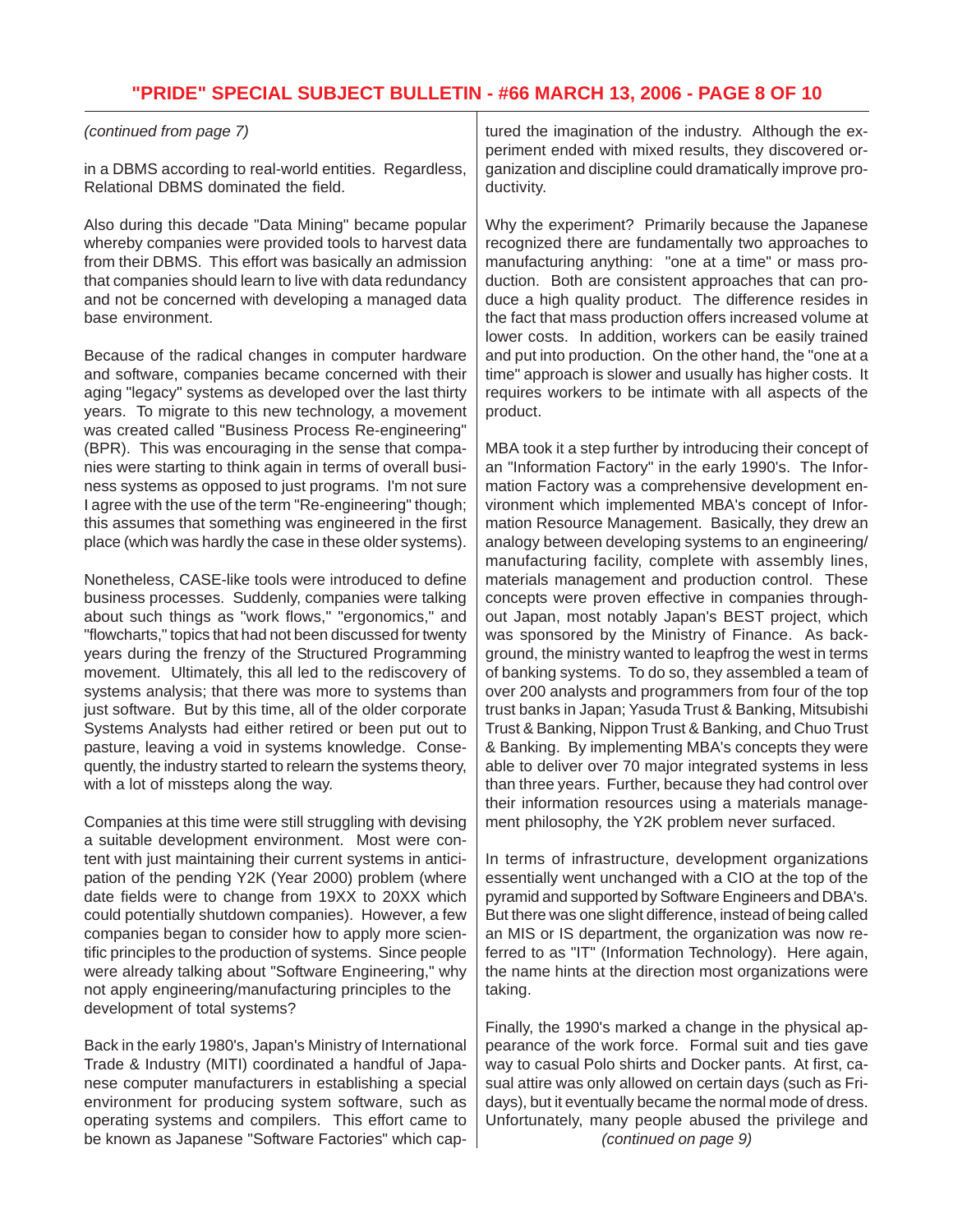## **"PRIDE" SPECIAL SUBJECT BULLETIN - #66 MARCH 13, 2006 - PAGE 9 OF 10**

### *(continued from page 8)*

dressed slovenly for work. This had a subtle but noticeable effect on work habits, including how we build systems.

### **2000's - GADGETS**

We are now past the halfway point in this decade and there is nothing of substance to report in terms of computer hardware, other than our machines have gotten faster, smaller, with even more capacity. Perhaps the biggest innovation in this regard is the wide variety of "gadgets" that have been introduced, all of which interface with the PC, including: Personal Digital Assistants (PDA's), iPods, MP3 players, digital cameras, portable CD/DVD players (and burners), cell phones, PS2 and XBox game players. These devices are aimed at either communications or entertainment, giving us greater mobility, yet making us a bit dysfunctional socially. All of this means the computer has become an integral part of our lives, not just at work but at home as well.

Shortly after taking the reigns of IBM in 2003, CEO Sam Palmisano introduced "On-Demand Computing" as the company's thrust for the years ahead and, inevitably, it will mark his legacy. The concept as described by Palmisano was simple, treat computing like a public utility whereby a company can draw upon IBM for computing resources as required. "On-Demand Computing" made a nice catch-phrase and was quickly picked up by the press, but many people were at a loss as to what it was all about. Some of the early developments resulting from IBM's "e-Business On Demand" research included balancing the load on file servers, which makes sense. But IBM is carrying the analogy perhaps too far by stressing that "on demand" is the manner by which companies should run in the future. Basically, the theory suggests we abandon capacity planning and rely on outside vendors to save the day. Further, it implies computers supersede the business systems they are suppose to serve. Instead of understanding the systems which runs a business, just throw as much computer resources as you need to solve a problem. This is like putting the cart before the horse.

The "on-demand" movement has evolved into "Service Oriented Architectures" (SOA) where vendors are introducing "on-demand" applications that will take care of such tasks as payroll, marketing, etc. through the Internet. Again, it all sounds nice, but as far as I can see, this is essentially no different than service bureaus like ADP who for years provided such processing facilities. Now, companies are being asked to swap out their internal programs for third party products. I fail to see how this is different than buying any other packaged solution, other than an outsider will be taking care of your software.

The need to build software faster has reached a feverish pitch. So much so, full-bodied development methodologies have been abandoned in favor of what is called "Agile" or "Extreme Programming" which are basically quick and dirty methods for writing software using power programming tools. To their credit, those touting such approaches recognize this is limited to software (not total systems) and is not a substitute for a comprehensive methodology. Agile/Extreme Programming is gaining considerable attention in the press.

Next, we come to "Enterprise Architecture" which is derived from a paper written by IBM's John A. Zachman who observed that it was possible to apply architectural principles to the development of systems. This is closely related to consultants who extoll the virtues of capturing "business rules" which is essentially a refinement of the Entity Relationship (ER) Diagramming techniques popularized a decade earlier using CASE tools.

As in the 1990's, concepts such as "Enterprise Architecture" and "business rules" is indicative of the industry trying to reinvent systems theory.

## **CONCLUSIONS**

Like computer hardware, the trend over the last fifty years in systems development is to think smaller. Developers operate in a mad frenzy to write programs within a 90 day time frame. Interestingly, they all know that their corporate systems are large, yet they are content to attack them one program at a time. Further, there seems to be little concern that their work be compatible with others and that systems integration is someone else's problem. Often you hear the excuse, *"We don't have time to do things right."* Translation: "*We have plenty of time to do things wrong."* Any shortcut to get through a project is rationalized and any new tool promising improved productivity is purchased. When companies attempt to tackle large systems (which is becoming rare) it is usually met with disaster. Consequently, companies are less confident in their abilities and shy away from large system development projects.

Corporate management is naive in terms of comprehending the value of information and have not learned how to use it for competitive advantage (unlike their foreign competitors). Further, they are oblivious to the problems in systems development. They believe their systems are being developed with a high degree of craftsmanship, that they are integrated, and that they are easy to main- *(continued on page 10)*